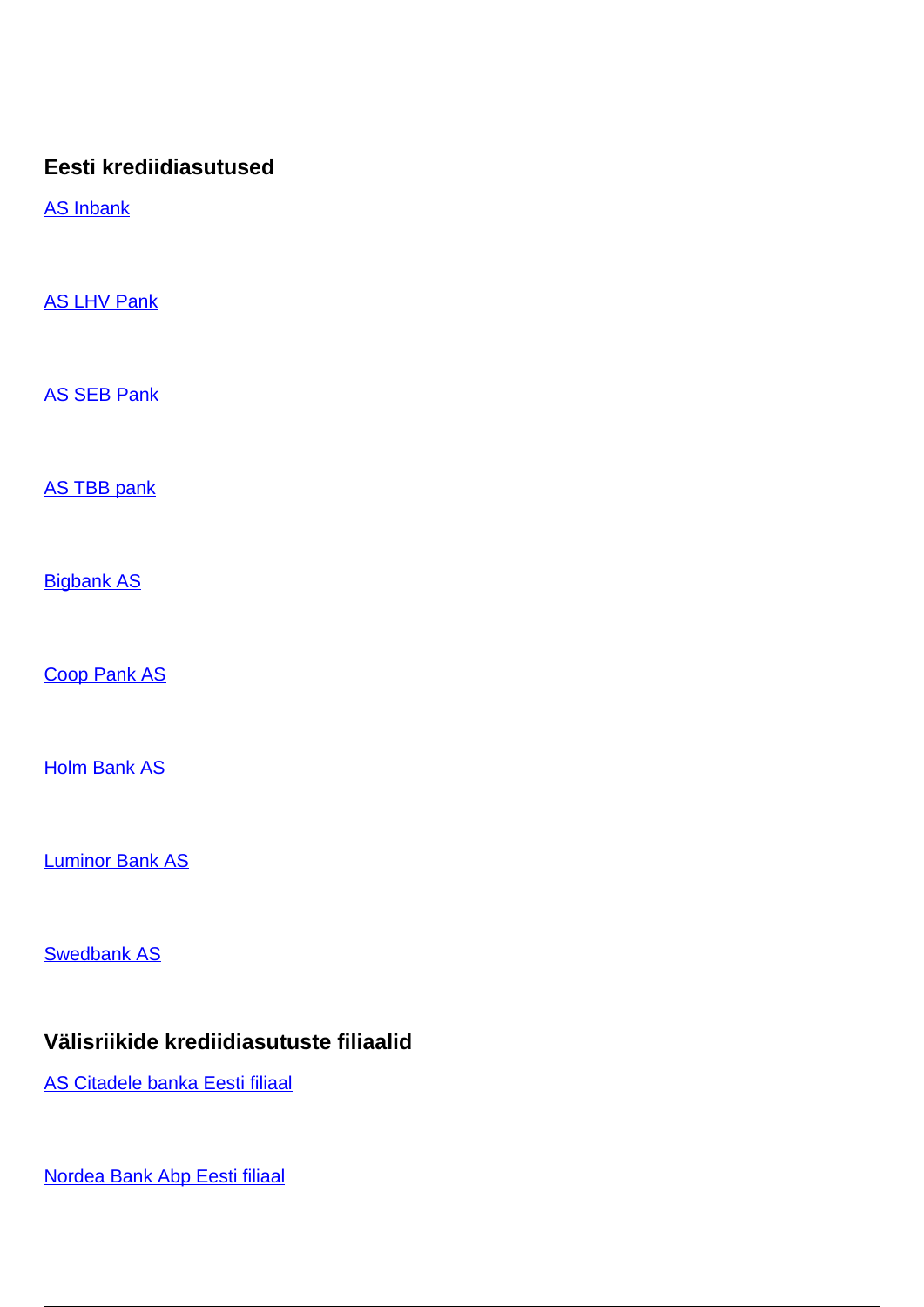[OP Corporate Bank plc Eesti filiaal](/et/pangandus-ja-krediit-0/pangandus-ja-krediit/krediidiasutused/valisriikide-krediidiasutuste-filiaalid/op-corporate-bank-plc-eesti-filiaal)

[PayEx Sverige AB Eesti filiaal](/et/pangandus-ja-krediit-0/pangandus-ja-krediit/krediidiasutused/valisriikide-krediidiasutuste-filiaalid/payex-sverige-ab-eesti-filiaal)

[TF Bank AB \(publ.\) Eesti filiaal](/et/pangandus-ja-krediit-0/pangandus-ja-krediit/krediidiasutused/valisriikide-krediidiasutuste-filiaalid/tf-bank-ab-publ-eesti-filiaal)

# **Ülepiirilised pangateenuste pakkujad**

[Aareal Bank AG](/et/pangandus-ja-krediit-0/pangandus-ja-krediit/krediidiasutused/ulepiirilised-pangateenuste-pakkujad/aareal-bank-ag)

[AB bankas SNORAS](/et/pangandus-ja-krediit-0/pangandus-ja-krediit/krediidiasutused/ulepiirilised-pangateenuste-pakkujad/ab-bankas-snoras)

[AB SEB bankas](/et/pangandus-ja-krediit-0/pangandus-ja-krediit/krediidiasutused/ulepiirilised-pangateenuste-pakkujad/ab-seb-bankas)

[AB "Fjord Bank"](/et/pangandus-ja-krediit-0/pangandus-ja-krediit/krediidiasutused/ulepiirilised-pangateenuste-pakkujad/ab-fjord-bank)

[ABANCA CORPORACION BANCARIA, S.A.](/et/pangandus-ja-krediit-0/pangandus-ja-krediit/krediidiasutused/ulepiirilised-pangateenuste-pakkujad/abanca-corporacion-bancaria-sa)

[ABC SA \(Arab Banking Corporation SA\)](/et/pangandus-ja-krediit-0/pangandus-ja-krediit/krediidiasutused/ulepiirilised-pangateenuste-pakkujad/abc-sa-arab-banking-corporation-sa)

**[ABLV Bank, AS](/et/pangandus-ja-krediit-0/pangandus-ja-krediit/krediidiasutused/ulepiirilised-pangateenuste-pakkujad/ablv-bank)** 

[ABN AMRO Asset Based Finance N.V. \(ABN AMRO Bank N.V.\)](/et/pangandus-ja-krediit-0/pangandus-ja-krediit/krediidiasutused/ulepiirilised-pangateenuste-pakkujad/abn-amro-asset-based-finance-nv-abn-amro-bank-nv)

[Advanzia Bank SA](/et/pangandus-ja-krediit-0/pangandus-ja-krediit/krediidiasutused/ulepiirilised-pangateenuste-pakkujad/advanzia-bank-sa)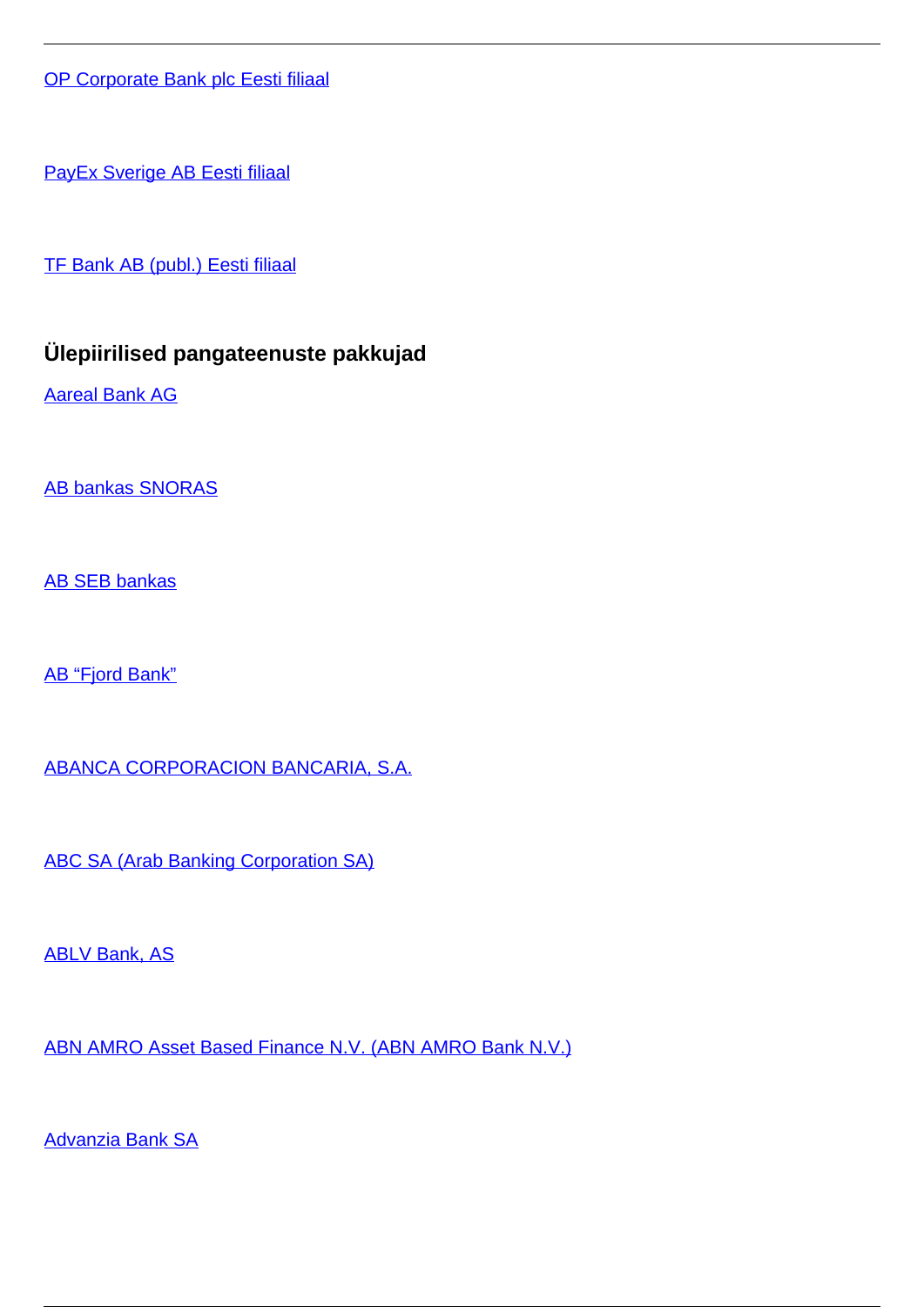[Adyen N.V.](/et/pangandus-ja-krediit-0/pangandus-ja-krediit/krediidiasutused/ulepiirilised-pangateenuste-pakkujad/adyen-nv)

[Aegon Bank NV](/et/pangandus-ja-krediit-0/pangandus-ja-krediit/krediidiasutused/ulepiirilised-pangateenuste-pakkujad/aegon-bank-nv)

[Agricultural Bank of China \(Luxembourg\) S.A.](/et/pangandus-ja-krediit-0/pangandus-ja-krediit/krediidiasutused/ulepiirilised-pangateenuste-pakkujad/agricultural-bank-china-luxembourg-sa)

[Aktia Bank Abp](/et/pangandus-ja-krediit-0/pangandus-ja-krediit/krediidiasutused/ulepiirilised-pangateenuste-pakkujad/aktia-bank-abp)

[Aktia Real Estate Mortgage Bank Plc](/et/pangandus-ja-krediit-0/pangandus-ja-krediit/krediidiasutused/ulepiirilised-pangateenuste-pakkujad/aktia-real-estate-mortgage-bank-plc)

[Aktiebolaget Svensk Exportkredit](/et/pangandus-ja-krediit-0/pangandus-ja-krediit/krediidiasutused/ulepiirilised-pangateenuste-pakkujad/aktiebolaget-svensk-exportkredit)

[Allied Irish Banks Plc](/et/pangandus-ja-krediit-0/pangandus-ja-krediit/krediidiasutused/ulepiirilised-pangateenuste-pakkujad/allied-irish-banks-plc)

[Alpha Bank Cyprus Ltd](/et/pangandus-ja-krediit-0/pangandus-ja-krediit/krediidiasutused/ulepiirilised-pangateenuste-pakkujad/alpha-bank-cyprus-ltd)

[Amfa Finans AB](/et/pangandus-ja-krediit-0/pangandus-ja-krediit/krediidiasutused/ulepiirilised-pangateenuste-pakkujad/amfa-finans-ab)

[Ancoria Bank Limited](/et/pangandus-ja-krediit-0/pangandus-ja-krediit/krediidiasutused/ulepiirilised-pangateenuste-pakkujad/ancoria-bank-limited)

[Arion banki hf.](/et/pangandus-ja-krediit-0/pangandus-ja-krediit/krediidiasutused/ulepiirilised-pangateenuste-pakkujad/arion-banki-hf)

[ARKEA DIRECT BANK SA](/et/pangandus-ja-krediit-0/pangandus-ja-krediit/krediidiasutused/ulepiirilised-pangateenuste-pakkujad/arkea-direct-bank-sa)

[AS "Latvijas Biznesa banka"](/et/pangandus-ja-krediit-0/pangandus-ja-krediit/krediidiasutused/ulepiirilised-pangateenuste-pakkujad/latvijas-biznesa-banka)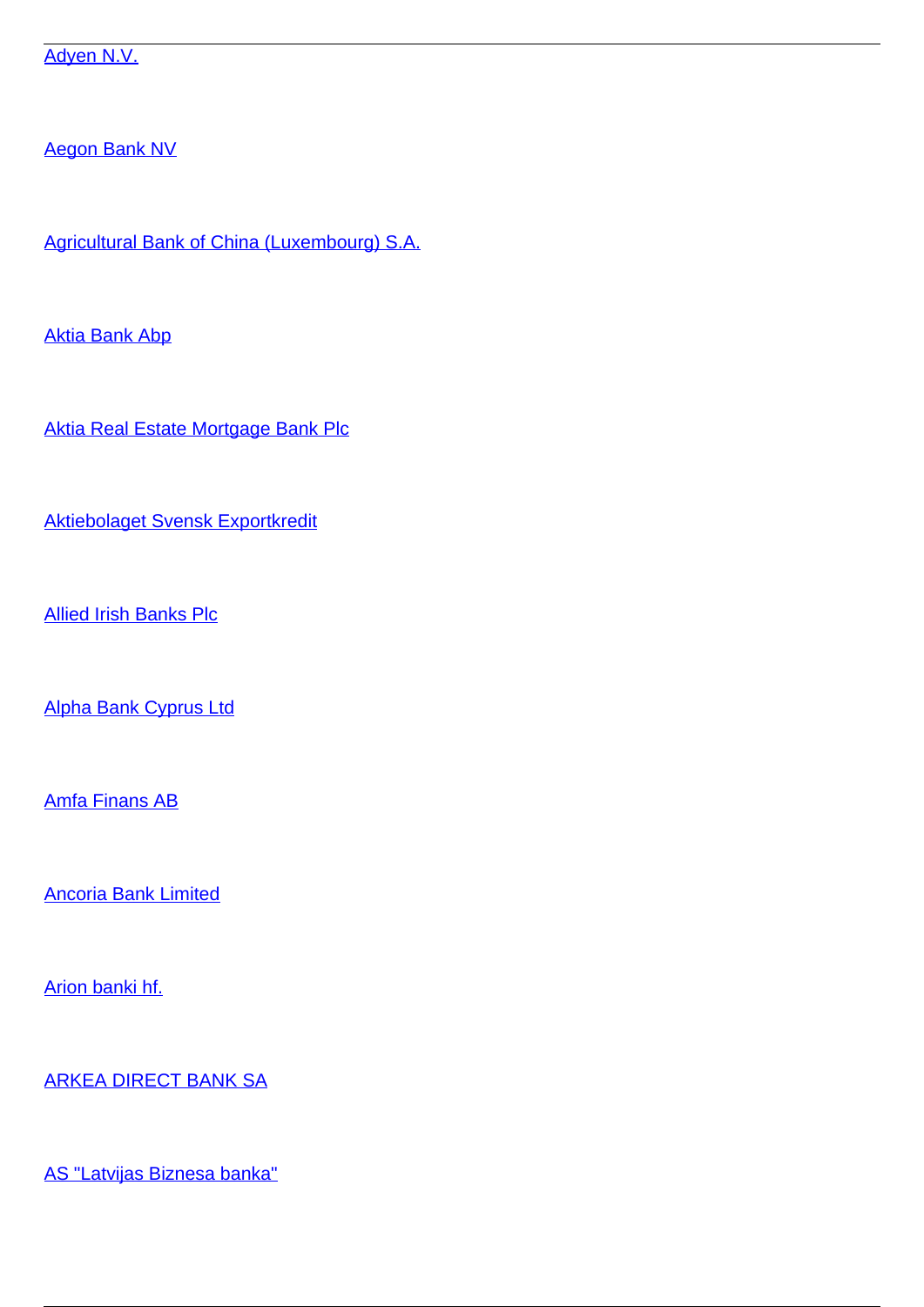[AS Citadele Banka](/et/pangandus-ja-krediit-0/pangandus-ja-krediit/krediidiasutused/ulepiirilised-pangateenuste-pakkujad/citadele-banka)

[AS DNB banka](/et/pangandus-ja-krediit-0/pangandus-ja-krediit/krediidiasutused/ulepiirilised-pangateenuste-pakkujad/dnb-banka)

[AS Expobank](/et/pangandus-ja-krediit-0/pangandus-ja-krediit/krediidiasutused/ulepiirilised-pangateenuste-pakkujad/expobank)

[AS SEB Banka](/et/pangandus-ja-krediit-0/pangandus-ja-krediit/krediidiasutused/ulepiirilised-pangateenuste-pakkujad/seb-banka)

[AS UniCredit Bank](/et/pangandus-ja-krediit-0/pangandus-ja-krediit/krediidiasutused/ulepiirilised-pangateenuste-pakkujad/unicredit-bank)

[Astrobank Limited](/et/pangandus-ja-krediit-0/pangandus-ja-krediit/krediidiasutused/ulepiirilised-pangateenuste-pakkujad/astrobank-limited)

[Avida Finans AB \(publ\)](/et/pangandus-ja-krediit-0/pangandus-ja-krediit/krediidiasutused/ulepiirilised-pangateenuste-pakkujad/avida-finans-ab-publ)

[Baader Bank AG](/et/pangandus-ja-krediit-0/pangandus-ja-krediit/krediidiasutused/ulepiirilised-pangateenuste-pakkujad/baader-bank-ag)

[Banco ActivoBank, S.A.](/et/pangandus-ja-krediit-0/pangandus-ja-krediit/krediidiasutused/ulepiirilised-pangateenuste-pakkujad/banco-activobank-sa)

[Banco Bilbao Vizcaya Argentaria, S.A.](/et/pangandus-ja-krediit-0/pangandus-ja-krediit/krediidiasutused/ulepiirilised-pangateenuste-pakkujad/banco-bilbao-vizcaya-argentaria-sa)

[Banco de Sabadell, S.A.](/et/pangandus-ja-krediit-0/pangandus-ja-krediit/krediidiasutused/ulepiirilised-pangateenuste-pakkujad/banco-de-sabadell-sa)

[Bank Alpinum AG](/et/pangandus-ja-krediit-0/pangandus-ja-krediit/krediidiasutused/ulepiirilised-pangateenuste-pakkujad/bank-alpinum-ag)

[Bank BGŽ BNP Paribas S.A. \(BGŽ BNP Paribas Faktoring Sp. z o.o.\)](/et/pangandus-ja-krediit-0/pangandus-ja-krediit/krediidiasutused/ulepiirilised-pangateenuste-pakkujad/bank-bgz-bnp-paribas-sa-bgz-bnp-paribas-faktoring-sp-z-oo)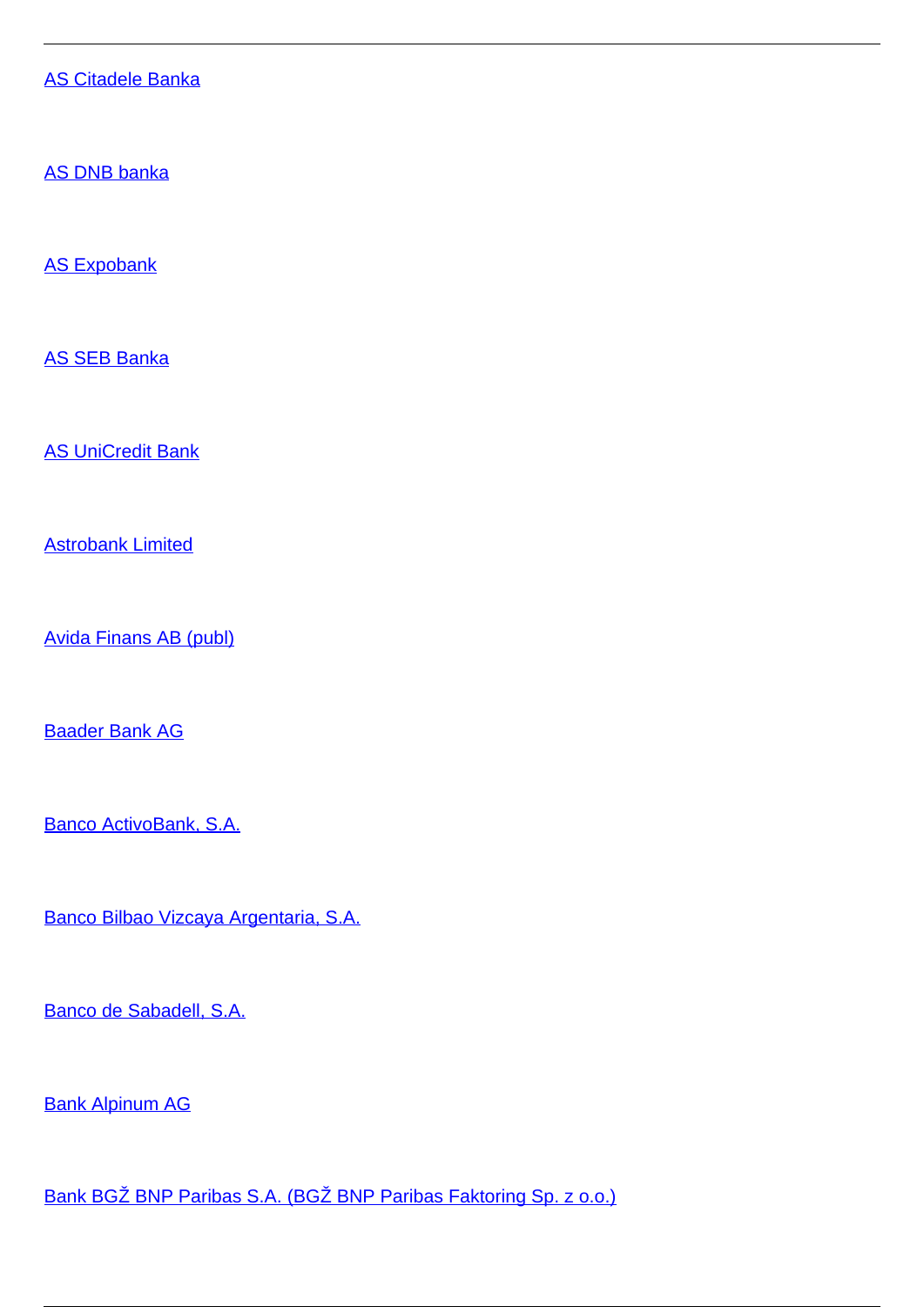[Bank Frick & Co. AG](/et/pangandus-ja-krediit-0/pangandus-ja-krediit/krediidiasutused/ulepiirilised-pangateenuste-pakkujad/bank-frick-co-ag)

[Bank für Arbeit und Wirtschaft Aktiengesellchaft](/et/pangandus-ja-krediit-0/pangandus-ja-krediit/krediidiasutused/ulepiirilised-pangateenuste-pakkujad/bank-fur-arbeit-und-wirtschaft-aktiengesellchaft)

[BANK GPB INTERNATIONAL S.A.](/et/pangandus-ja-krediit-0/pangandus-ja-krediit/krediidiasutused/ulepiirilised-pangateenuste-pakkujad/bank-gpb-international-sa)

[Bank Julius Baer Europe S.A.](/et/pangandus-ja-krediit-0/pangandus-ja-krediit/krediidiasutused/ulepiirilised-pangateenuste-pakkujad/bank-julius-baer-europe-sa)

[Bank Julius Bär Deutschland AG](/et/pangandus-ja-krediit-0/pangandus-ja-krediit/krediidiasutused/ulepiirilised-pangateenuste-pakkujad/bank-julius-bar-deutschland-ag)

[Bank of America Merrill Lynch International Designated Activity Company](/et/pangandus-ja-krediit-0/pangandus-ja-krediit/krediidiasutused/ulepiirilised-pangateenuste-pakkujad/bank-america-merrill-lynch-international-designated-activity-company)

[Bank of China \(Europe\) S.A.](/et/pangandus-ja-krediit-0/pangandus-ja-krediit/krediidiasutused/ulepiirilised-pangateenuste-pakkujad/bank-china-europe-sa)

[Bank of China \(Hungária\) Hitelintézet Zártkör?en M?köd?](/et/pangandus-ja-krediit-0/pangandus-ja-krediit/krediidiasutused/ulepiirilised-pangateenuste-pakkujad/bank-china-hungaria-hitelintezet-zartkoruen-mukodo)

[Bank of Communications \(Luxembourg\) S.A.](/et/pangandus-ja-krediit-0/pangandus-ja-krediit/krediidiasutused/ulepiirilised-pangateenuste-pakkujad/bank-communications-luxembourg-sa)

[Bank of Cyprus Public Company Ltd.](/et/pangandus-ja-krediit-0/pangandus-ja-krediit/krediidiasutused/ulepiirilised-pangateenuste-pakkujad/bank-cyprus-public-company-ltd)

[Bank of Montreal Europe plc](/et/pangandus-ja-krediit-0/pangandus-ja-krediit/krediidiasutused/ulepiirilised-pangateenuste-pakkujad/bank-montreal-europe-plc)

[Bank of New York Mellon SA/NV \(New York Mellon Group\)](/et/pangandus-ja-krediit-0/pangandus-ja-krediit/krediidiasutused/ulepiirilised-pangateenuste-pakkujad/bank-new-york-mellon-sanv-new-york-mellon-group)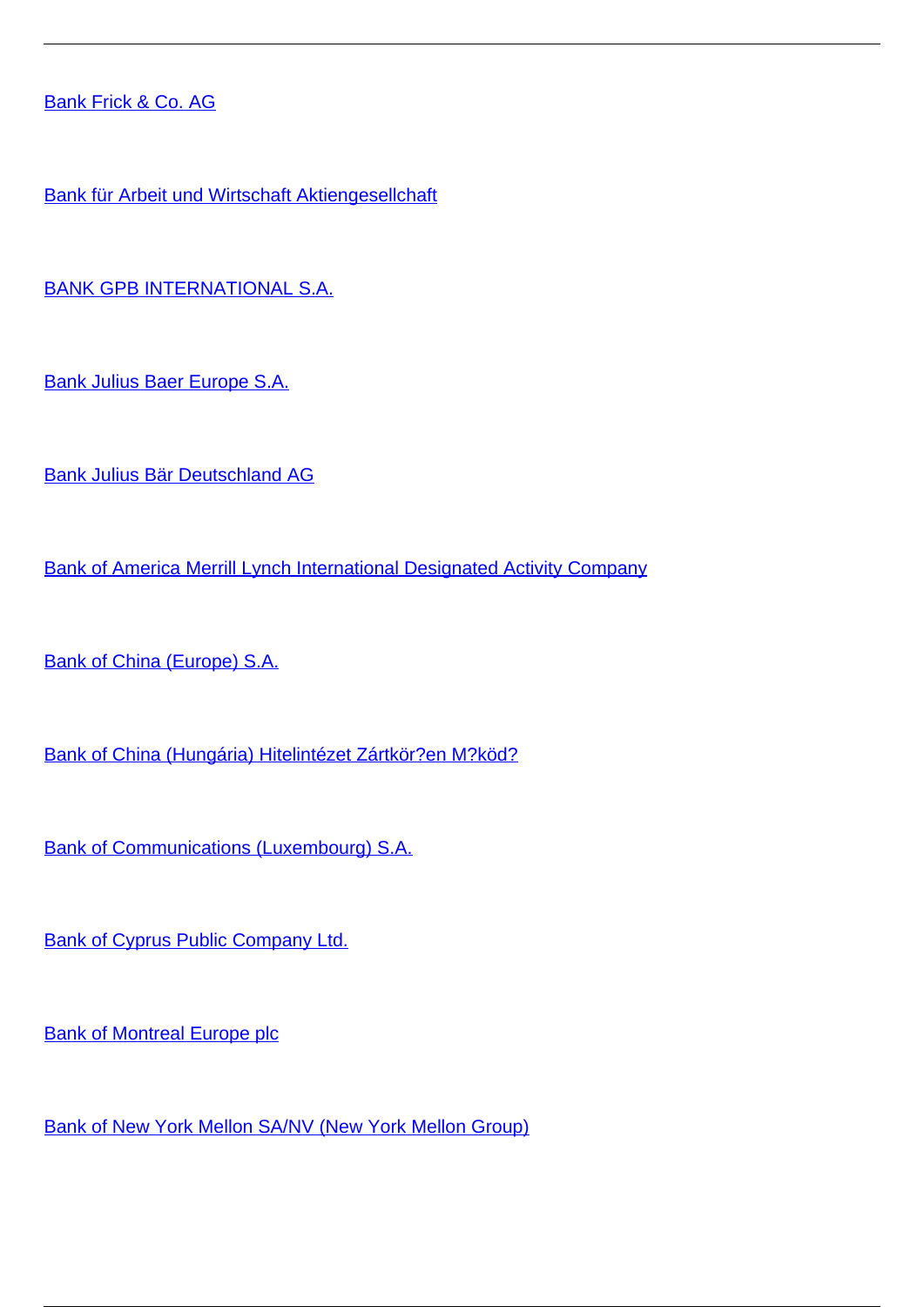[Bank of Tokyo-Mitsubishi UFJ \(Polska\) S.A.](/et/pangandus-ja-krediit-0/pangandus-ja-krediit/krediidiasutused/ulepiirilised-pangateenuste-pakkujad/bank-tokyo-mitsubishi-ufj-polska-sa)

**[Bank of Valletta plc](/et/pangandus-ja-krediit-0/pangandus-ja-krediit/krediidiasutused/ulepiirilised-pangateenuste-pakkujad/bank-valletta-plc)** 

[Bank Winter & Co. Aktiengesellschaft](/et/pangandus-ja-krediit-0/pangandus-ja-krediit/krediidiasutused/ulepiirilised-pangateenuste-pakkujad/bank-winter-co-aktiengesellschaft)

**[Banking Circle S.A.](/et/pangandus-ja-krediit-0/pangandus-ja-krediit/krediidiasutused/ulepiirilised-pangateenuste-pakkujad/banking-circle-sa)** 

[Banque Delubac & Cie](/et/pangandus-ja-krediit-0/pangandus-ja-krediit/krediidiasutused/ulepiirilised-pangateenuste-pakkujad/banque-delubac-cie)

[Banque et Caisse dEpargne de l Etat,](/et/pangandus-ja-krediit-0/pangandus-ja-krediit/krediidiasutused/ulepiirilised-pangateenuste-pakkujad/banque-et-caisse-depargne-de-l-etat)

[Banque Havilland \(Liechtenstein\) AG](/et/pangandus-ja-krediit-0/pangandus-ja-krediit/krediidiasutused/ulepiirilised-pangateenuste-pakkujad/banque-havilland-liechtenstein-ag)

[Banque Havilland S.A.](/et/pangandus-ja-krediit-0/pangandus-ja-krediit/krediidiasutused/ulepiirilised-pangateenuste-pakkujad/banque-havilland-sa)

[Banque Internationale à Luxembourg S.A.](/et/pangandus-ja-krediit-0/pangandus-ja-krediit/krediidiasutused/ulepiirilised-pangateenuste-pakkujad/banque-internationale-luxembourg-sa)

[BANQUE NOMURA FRANCE](/et/pangandus-ja-krediit-0/pangandus-ja-krediit/krediidiasutused/ulepiirilised-pangateenuste-pakkujad/banque-nomura-france)

**[Barclays Bank Ireland](/et/pangandus-ja-krediit-0/pangandus-ja-krediit/krediidiasutused/ulepiirilised-pangateenuste-pakkujad/barclays-bank-ireland)** 

[Barclays Bank Ireland PLC](/et/pangandus-ja-krediit-0/pangandus-ja-krediit/krediidiasutused/ulepiirilised-pangateenuste-pakkujad/barclays-bank-ireland-plc)

[BENDURA BANK AG](/et/pangandus-ja-krediit-0/pangandus-ja-krediit/krediidiasutused/ulepiirilised-pangateenuste-pakkujad/bendura-bank-ag)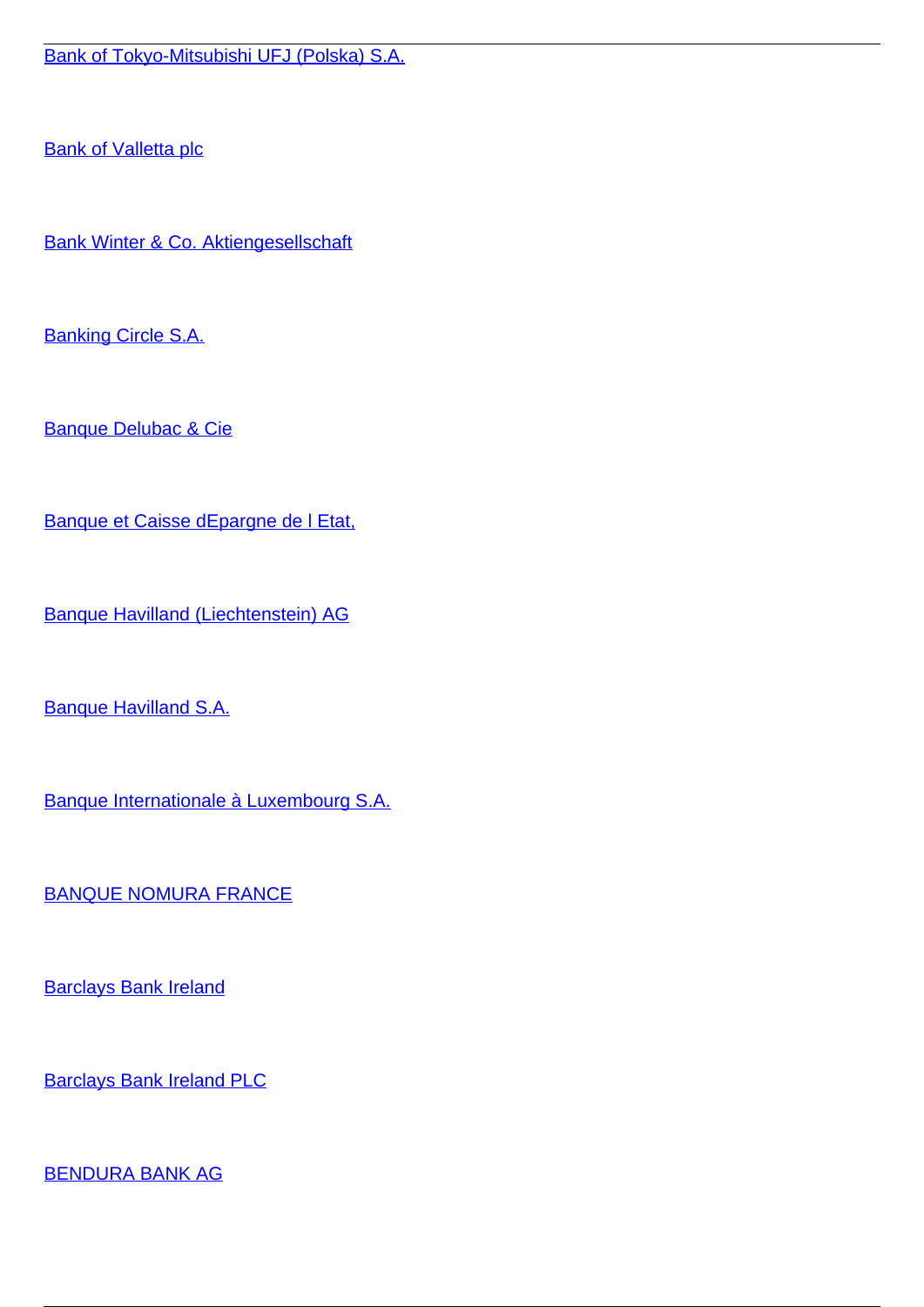[Bethmann Bank AG](/et/pangandus-ja-krediit-0/pangandus-ja-krediit/krediidiasutused/ulepiirilised-pangateenuste-pakkujad/bethmann-bank-ag)

[BG? BNP Paribas S.A.](/et/pangandus-ja-krediit-0/pangandus-ja-krediit/krediidiasutused/ulepiirilised-pangateenuste-pakkujad/bgz-bnp-paribas-sa)

**[BluOr Bank AS](/et/pangandus-ja-krediit-0/pangandus-ja-krediit/krediidiasutused/ulepiirilised-pangateenuste-pakkujad/bluor-bank)** 

[BNP PARIBAS](/et/pangandus-ja-krediit-0/pangandus-ja-krediit/krediidiasutused/ulepiirilised-pangateenuste-pakkujad/bnp-paribas)

[BNP Paribas Factor S.A. \(BNP Paribas S.A.\)](/et/pangandus-ja-krediit-0/pangandus-ja-krediit/krediidiasutused/ulepiirilised-pangateenuste-pakkujad/bnp-paribas-factor-sa-bnp-paribas-sa)

[BNP Paribas Fortis SA/NV](/et/pangandus-ja-krediit-0/pangandus-ja-krediit/krediidiasutused/ulepiirilised-pangateenuste-pakkujad/bnp-paribas-fortis-sanv)

[BRED BANQUE POPULAIRE](/et/pangandus-ja-krediit-0/pangandus-ja-krediit/krediidiasutused/ulepiirilised-pangateenuste-pakkujad/bred-banque-populaire)

[Brüll Kallmus Bank AG](/et/pangandus-ja-krediit-0/pangandus-ja-krediit/krediidiasutused/ulepiirilised-pangateenuste-pakkujad/brull-kallmus-bank-ag)

[Budapest Credit and Development Bank Public Company Limited by Shares](/et/pangandus-ja-krediit-0/pangandus-ja-krediit/krediidiasutused/ulepiirilised-pangateenuste-pakkujad/budapest-credit-and-development-bank-public-company-limited-shares)

[bunq B.V.](/et/pangandus-ja-krediit-0/pangandus-ja-krediit/krediidiasutused/ulepiirilised-pangateenuste-pakkujad/bunq-bv)

[CA Indosuez Wealth \(Europe\)](/et/pangandus-ja-krediit-0/pangandus-ja-krediit/krediidiasutused/ulepiirilised-pangateenuste-pakkujad/ca-indosuez-wealth-europe)

[CA Indosuez Wealth \(Europe\), Italy Branch](/et/pangandus-ja-krediit-0/pangandus-ja-krediit/krediidiasutused/ulepiirilised-pangateenuste-pakkujad/ca-indosuez-wealth-europe-italy-branch)

[CA INDOSUEZ WEALTH \(FRANCE\)](/et/pangandus-ja-krediit-0/pangandus-ja-krediit/krediidiasutused/ulepiirilised-pangateenuste-pakkujad/ca-indosuez-wealth-france)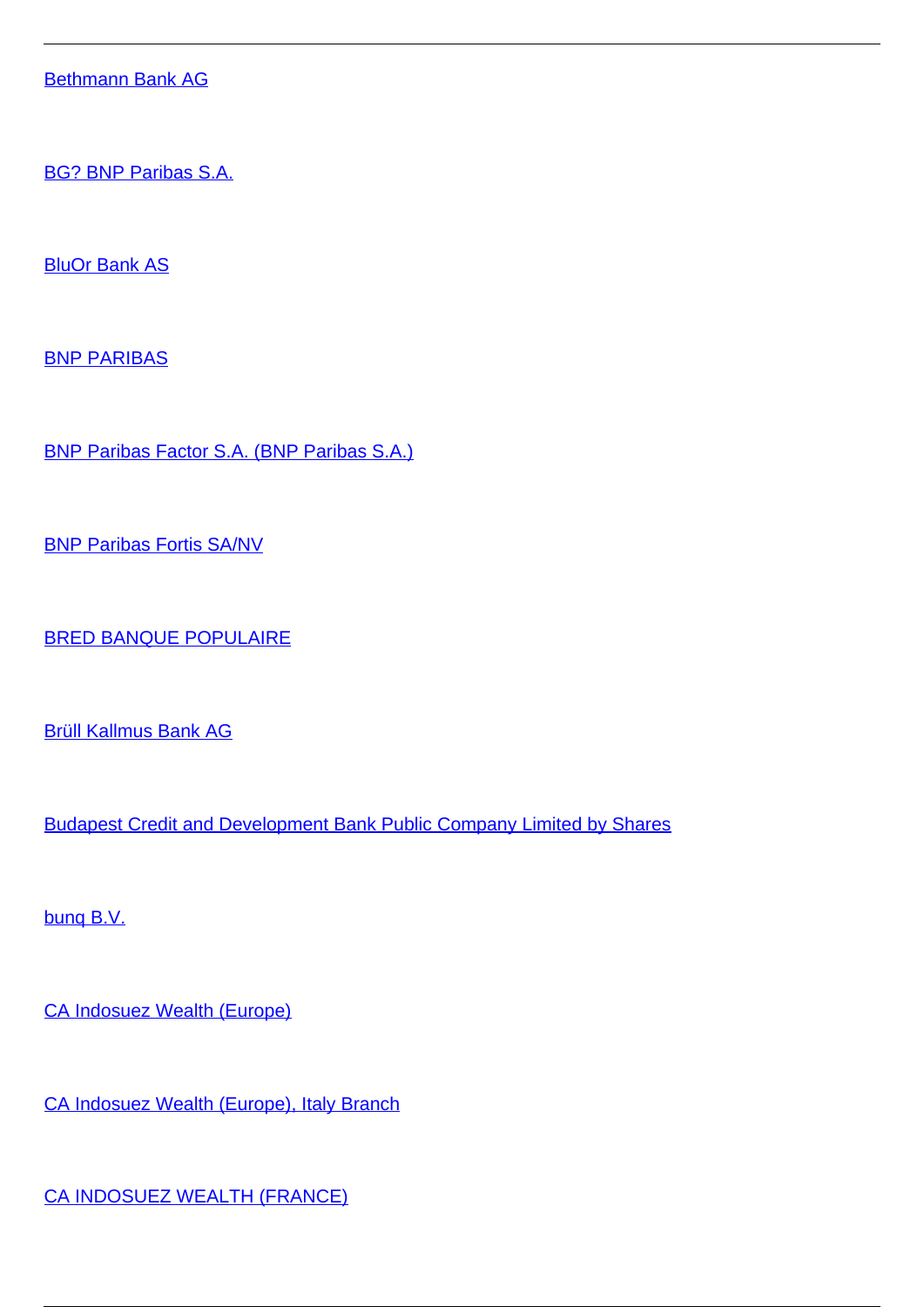#### [CACEIS BANK](/et/pangandus-ja-krediit-0/pangandus-ja-krediit/krediidiasutused/ulepiirilised-pangateenuste-pakkujad/caceis-bank)

[Caisse régionale de Crédit agricole mutual du Finistère \(CIB 12906\)](/et/pangandus-ja-krediit-0/pangandus-ja-krediit/krediidiasutused/ulepiirilised-pangateenuste-pakkujad/caisse-regionale-de-credit-agricole-mutual-du-finistere-cib-12906)

[Caisse régionale de Crédit agricole mutuel Alsace Vosges \(CIB 17206\)](/et/pangandus-ja-krediit-0/pangandus-ja-krediit/krediidiasutused/ulepiirilised-pangateenuste-pakkujad/caisse-regionale-de-credit-agricole-mutuel-alsace-vosges-cib-17206)

[Caisse régionale de Crédit agricole mutuel Atlantique Vendée \(CIB 14706\)](/et/pangandus-ja-krediit-0/pangandus-ja-krediit/krediidiasutused/ulepiirilised-pangateenuste-pakkujad/caisse-regionale-de-credit-agricole-mutuel-atlantique-vendee-cib-14706)

[Caisse régionale de crédit agricole mutuel Brie-Picardie \(CIB 18706\)](/et/pangandus-ja-krediit-0/pangandus-ja-krediit/krediidiasutused/ulepiirilised-pangateenuste-pakkujad/caisse-regionale-de-credit-agricole-mutuel-brie-picardie-cib-18706)

[Caisse régionale de Crédit agricole mutuel CENTRE EST \(CIB 17806\)](/et/pangandus-ja-krediit-0/pangandus-ja-krediit/krediidiasutused/ulepiirilised-pangateenuste-pakkujad/caisse-regionale-de-credit-agricole-mutuel-centre-est-cib-17806)

[Caisse régionale de Crédit agricole mutuel CENTRE FRANCE \(CIB 16806\)](/et/pangandus-ja-krediit-0/pangandus-ja-krediit/krediidiasutused/ulepiirilised-pangateenuste-pakkujad/caisse-regionale-de-credit-agricole-mutuel-centre-france-cib-16806)

[Caisse régionale de Crédit agricole mutuel Centre Loire \(CIB 14806\)](/et/pangandus-ja-krediit-0/pangandus-ja-krediit/krediidiasutused/ulepiirilised-pangateenuste-pakkujad/caisse-regionale-de-credit-agricole-mutuel-centre-loire-cib-14806)

[Caisse régionale de Crédit agricole mutuel CENTRE OUEST \(CIB 19506\)](/et/pangandus-ja-krediit-0/pangandus-ja-krediit/krediidiasutused/ulepiirilised-pangateenuste-pakkujad/caisse-regionale-de-credit-agricole-mutuel-centre-ouest-cib-19506)

[Caisse régionale de crédit agricole mutuel Charente-Maritime Deux-Sèvres \(CIB 11706\)](/et/pangandus-ja-krediit-0/pangandus-ja-krediit/krediidiasutused/ulepiirilised-pangateenuste-pakkujad/caisse-regionale-de-credit-agricole-mutuel-charente-maritime-deux-sevres-cib-11706)

[Caisse régionale de crédit agricole mutuel Charente-Périgord \(CIB 12406\)](/et/pangandus-ja-krediit-0/pangandus-ja-krediit/krediidiasutused/ulepiirilised-pangateenuste-pakkujad/caisse-regionale-de-credit-agricole-mutuel-charente-perigord-cib-12406)

[Caisse régionale de crédit agricole mutuel d'Alpes-Provence](/et/pangandus-ja-krediit-0/pangandus-ja-krediit/krediidiasutused/ulepiirilised-pangateenuste-pakkujad/caisse-regionale-de-credit-agricole-mutuel-dalpes-provence)